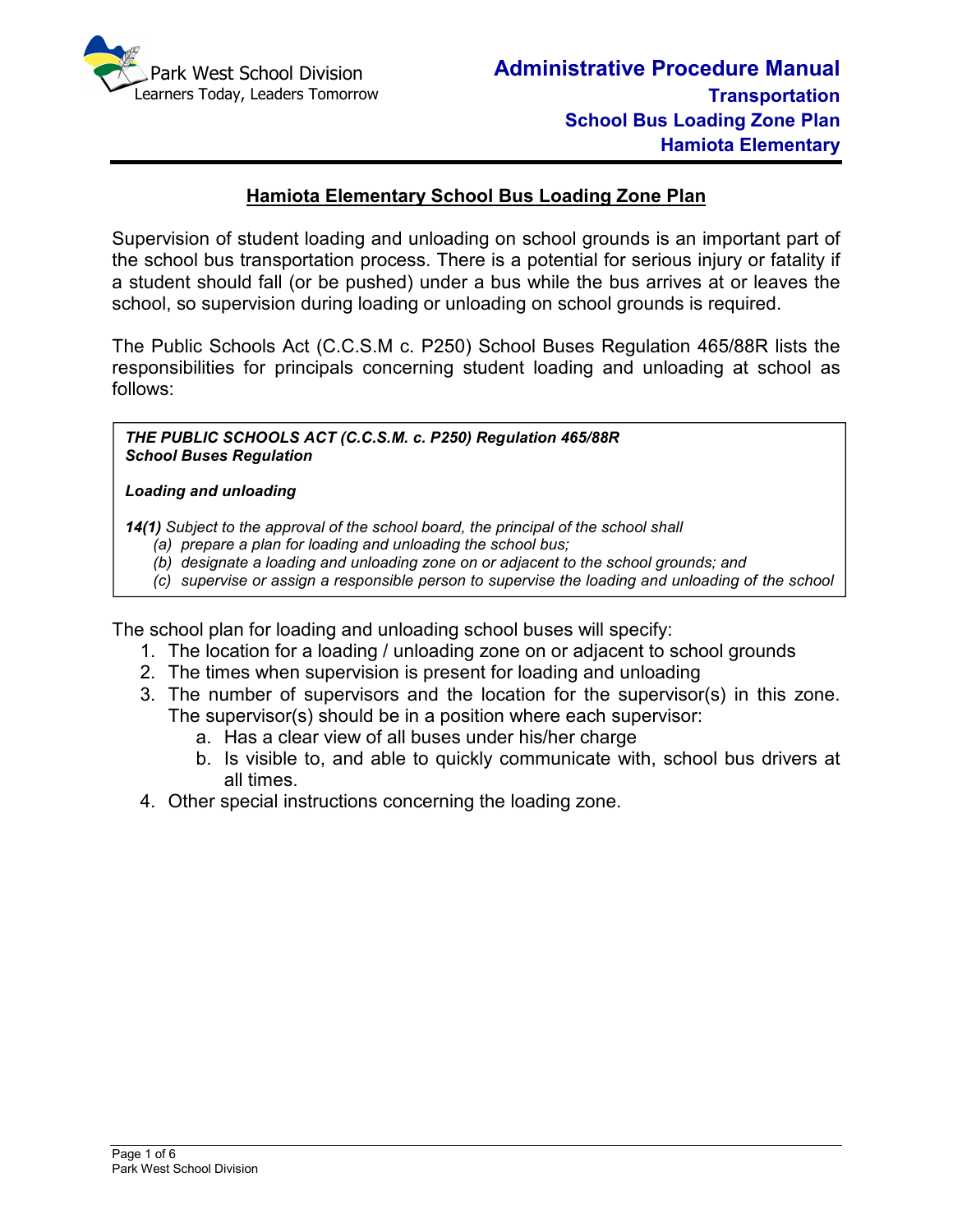

## **Loading Zone Plan**

# **School:** HAMIOTA ELEMENTARY

#### **Transportation Contacts:**

- 1. Transportation Supervisor (204) 842-2111 office, (204) 821-5004 cell
- 2. Transportation Assistant (204) 842-2104

Loading zone location: 2<sup>nd</sup> STREET

**Supervision times:** 8:35 a.m. to 8:50 a.m.3:10 p.m. to 3:20 p.m.

#### **TO BE FILLED OUT BY THE SCHOOL:**

| <b>Supervisor</b> | Location<br>(Marked with an ``X``) | <b>Schedule</b><br>(a.m. / p.m.) | Alternate person |
|-------------------|------------------------------------|----------------------------------|------------------|
|                   |                                    |                                  |                  |
|                   |                                    |                                  |                  |
|                   |                                    |                                  |                  |
|                   |                                    |                                  |                  |
|                   |                                    |                                  |                  |
|                   |                                    |                                  |                  |
|                   |                                    |                                  |                  |
|                   |                                    |                                  |                  |
|                   |                                    |                                  |                  |
|                   |                                    |                                  |                  |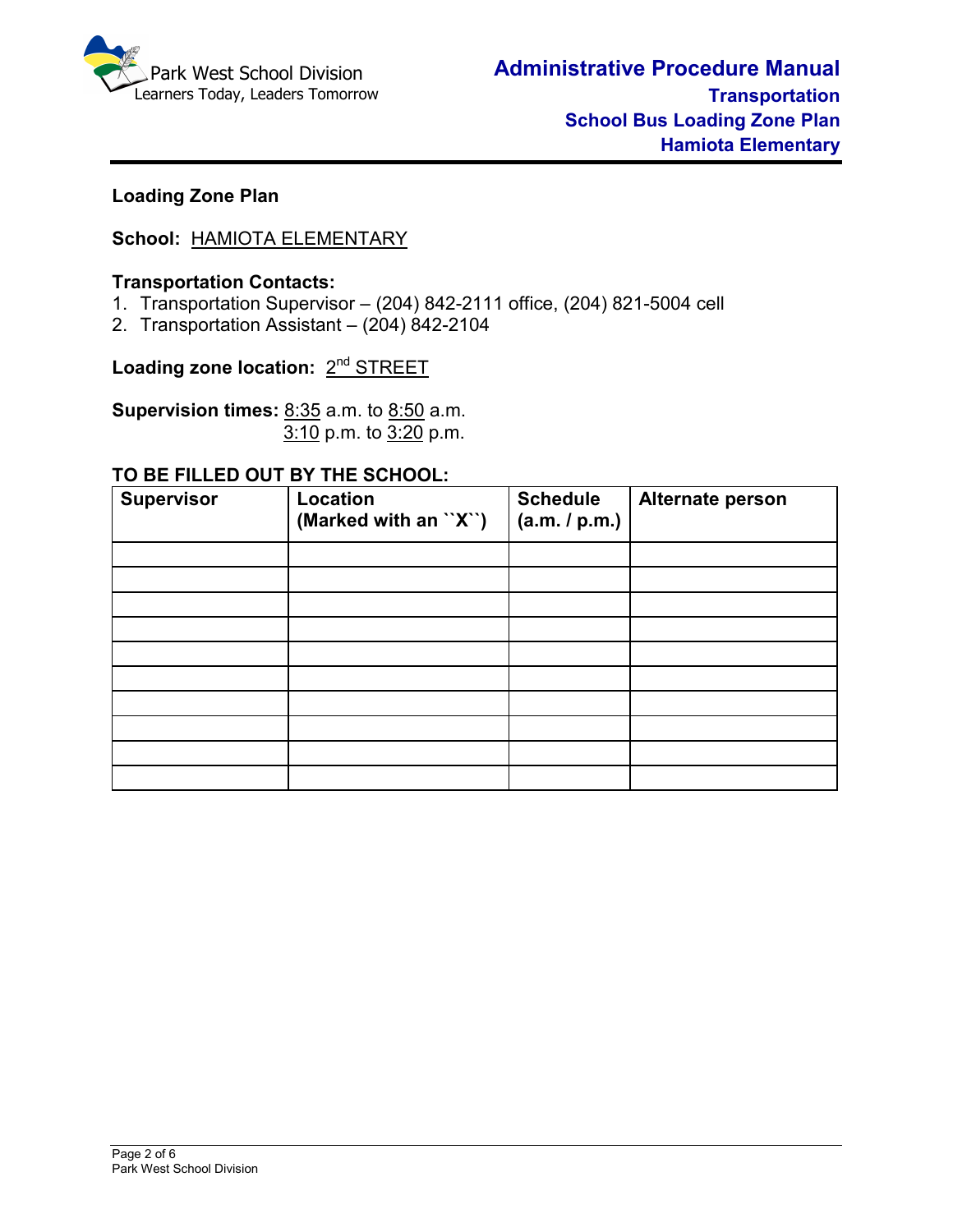

**Administrative Procedure Manual Transportation School Bus Loading Zone Plan Hamiota Elementary** 

### **Unloading**



# **Unloading – Special Instructions**

- 1. Unloading Process:
	- a. Buses unload along 2<sup>nd</sup> Street at the concrete steps at the north end of the school. Buses turn onto 2<sup>nd</sup> Street from the north, stopping at the steps to unload one at a time. Buses continue south on 2<sup>nd</sup> Street and exit the loading zone via Birch Avenue. The order of buses to unload may vary from day to day.
	- b. Other buses stop and wait while a school bus has loading lights flashing to indicate the school bus is loading or unloading students. Other vehicle traffic travelling on  $2<sup>nd</sup>$  Street must also stop and wait while a school bus has loading lights flashing.
	- c. Supervisor stands at the base of the concrete steps north of the school in clear view of the bus driver.
- 2. Parent drop-off:
	- a. Parents drop students off at the main school entrance on the south side of the school along Birch Avenue, in a different location than the school bus loading/unloading zone.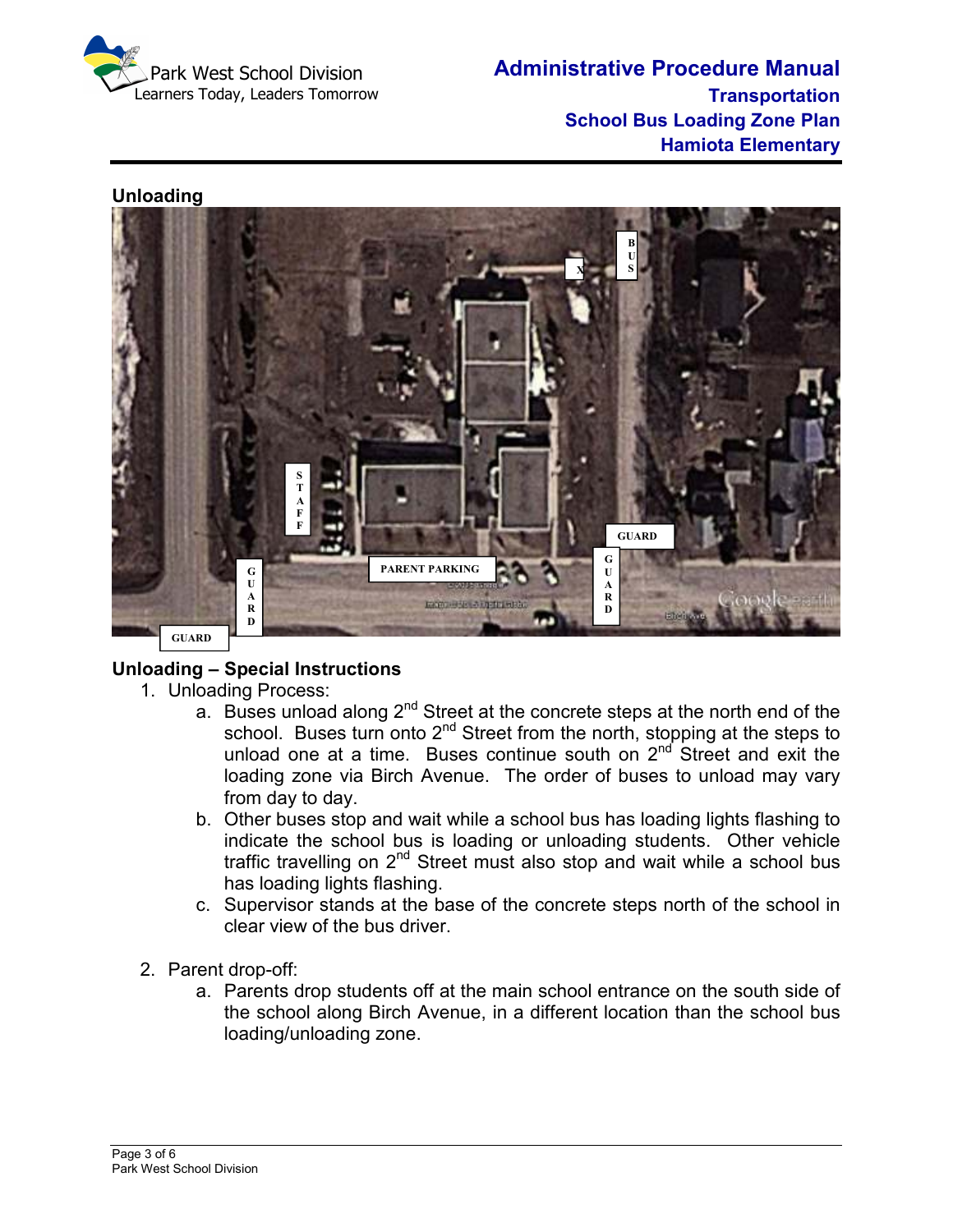

- 3. Town students:
	- a. Town students arrive at the school using street sidewalks and use the main doors at the south side of the school. Students are not permitted to walk on the west side of  $2^{nd}$  Street through the bus loading zone when buses are unloading.
	- b. Crossing guards are present during bus unloading times. Two guards are present to help students cross  $2^{nd}$  Street and Birch Avenue, and two guards are present to help students cross Birch Avenue and Hwy 21 as shown in the unloading diagram.

### **Unloading – General Instructions**

- 1. The supervisor(s) is/are expected to be on duty just prior to the buses arriving. Supervisor(s) may watch for the arrival of the first bus from inside the school, but must be in position when the bus has entered the loading zone.
- 2. Arrival times vary within a specified range of unloading times; supervision must be provided for the entire duration as set out in the plan. Due to any extenuating circumstances on any given day, this period may be further expanded beyond normal times.
- 3. Unload only one bus at a time, even if two or more are present. Bus Drivers are not to unload students until a supervisor is present.
- 4. The supervisor(s) is/are to stay clear of the bus's path, maintain the designated location, and ensure that students exit the bus leading directly away from the entrance door to a safe area.
- 5. Watch for pushing or shoving. Report any misconduct in the loading zone to the principal or designate.
- 6. Once the driver indicates the bus is empty, scan under the bus. Be sure to look at the bottom of all six wheels.
- 7. Direct the school bus driver to proceed when it is clear and safe to do so.
	- a. Give the driver the thumbs-up sign to indicate "All clear".
	- b. If not, put both hands out, palms toward the driver, in a "Stop Do Not Move" sign.
- 8. Watch the bus until it leaves the loading zone.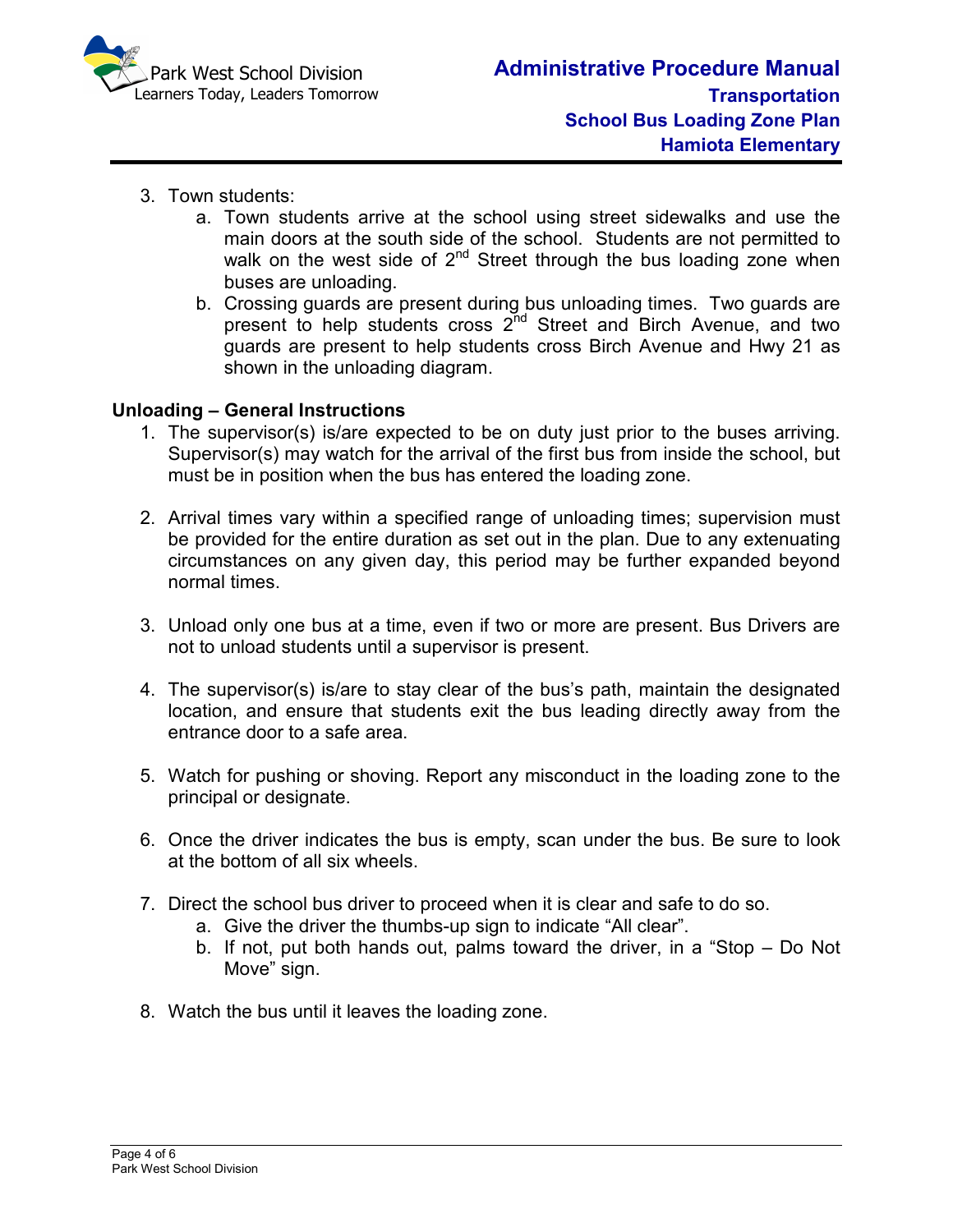

**Administrative Procedure Manual Transportation School Bus Loading Zone Plan Hamiota Elementary** 



# **Loading – Special Instructions:**

- 1. Loading Process:
	- a. Buses line up along  $2^{nd}$  Street as shown above in the following order: K1, K2, HAM1, HAM7, HAM3, HAM6, HAM5
	- b. Dismissal bell rings at 3:15pm and students begin loading.
	- c. Buses depart at approximately 3:20pm when the supervisor waves to the front driver to depart.
	- d. Two supervisors are required for afternoon loading. The  $1<sup>st</sup>$  supervisor monitors hallways inside the school and the 2<sup>nd</sup> supervisor stands outside of the school doors at the base of the concrete steps in clear view of the bus driver(s).
	- e. In conjunction with the school bus driver checking his/her passenger list, the supervisors will determine that all students have loaded the appropriate bus and indicate that the buses may safely proceed away from the loading zone.
		- i. If a student misses his/her bus, the school contacts the Division office to contact the bus driver by bus radio. If contact can't be made with the bus driver, the school contacts parents to arrange for alternate transportation for the student.